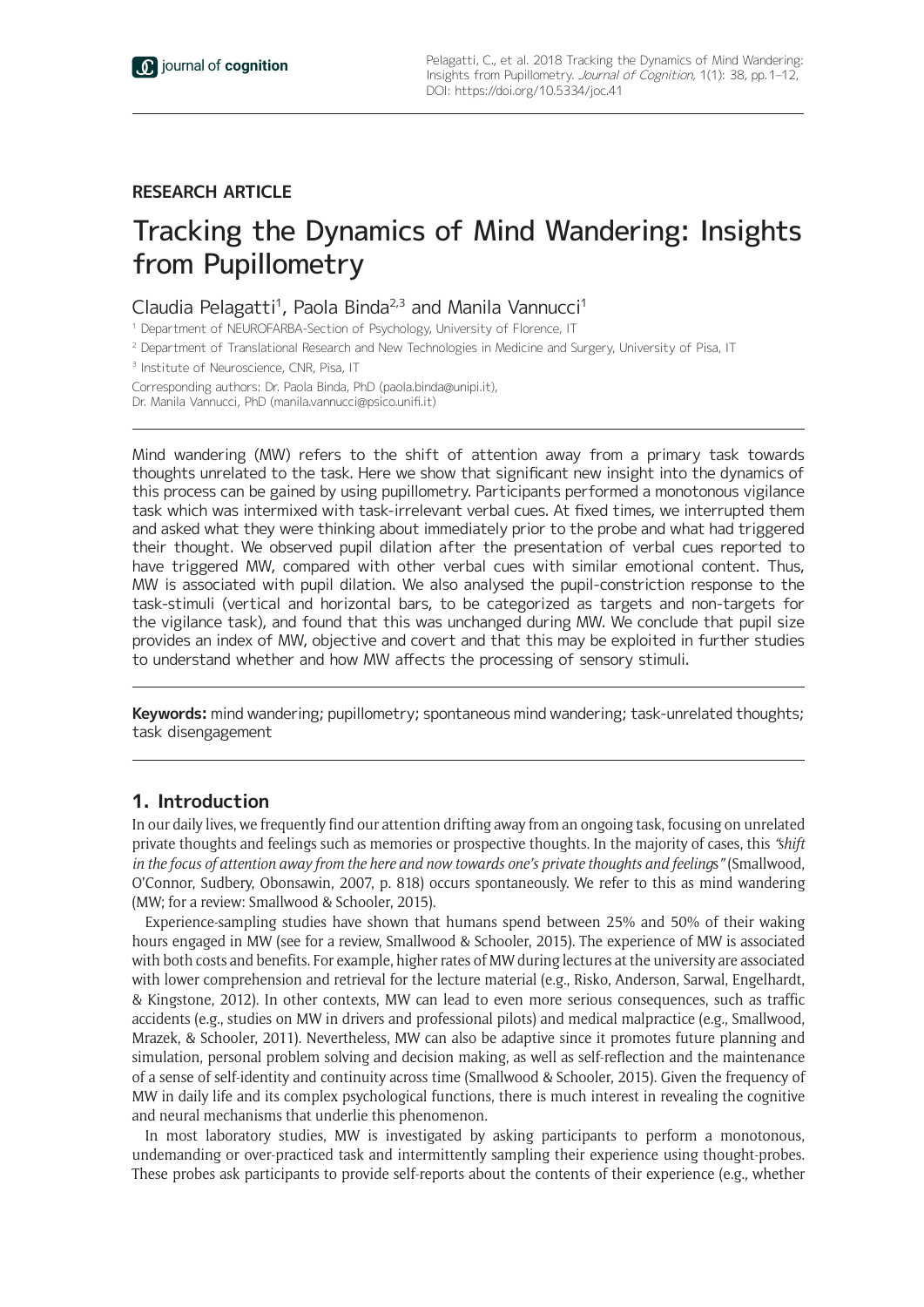their attention was on-task or off-task/MW immediately before the probe). Research on MW has greatly benefited from the adoption of the "strategy of triangulation" (Smallwood & Schooler, 2015), whereby selfreports at probes, behavioural measures (i.e., task performance) and physiological measures (e.g., fMRI, ERPs, eye-movements, pupillometry) are combined, and used to make inferences about covert mental experiences.

One key question is what triggers MW episodes. In the MW literature, MW episodes have been mainly described as self-generated (e.g., Smallwood, 2013) and stimulus-independent (Antrobus, 1968), emphasizing their independence from external stimuli and ongoing actions. However, it is theoretically possible that external stimuli act as triggers for MW episodes (see also Klinger, 2013 for a discussion of this issue). For example, reading the word "broken glass" might trigger the retrieval of an autobiographic memory: our mind might wander to that day when we stepped on a broken glass hidden in the sand of the beach, while we were on vacation. This theoretical possibility is verified in a number of recent studies, showing that environmental stimuli indeed trigger MW episodes (Maillet & Schacter, 2016b; Maillet, Seli, & Schacter, 2017; McVay & Kane, 2013; Plimpton, Patel, & Kvavilashvili, 2015; Song & Wang, 2012; Vannucci, Pelagatti, & Marchetti, 2017). For example, in a study by Plimpton et al. (2015), participants were engaged in a monotonous vigilance task while being simultaneously exposed to irrelevant cue-words (i.e., 'relaxing on a beach' or 'crossing the street'). Participants were stopped 11 times during the vigilance task and recorded their thoughts at that moment (thought-probes). The results revealed that the majority of task-unrelated thoughts had an identifiable external trigger, and of these, 85% were reported by participants as having been triggered by the cue-words. Consistent findings come from Vannucci et al. (2017), who compared the number of MW episodes between two groups of participants who performed a monotonous task with and without intercalating verbal cues. Compared to the No-cues group, the Verbal-cues group reported a higher number of MW episodes, which were mostly triggered by the irrelevant cue-words.

Capitalizing on the MW triggering effect of task-irrelevant cue-words, here we employ a paradigm similar to the one used by Plimpton et al. (2015) and aim to track the dynamics of MW by means of a physiological measure, pupil diameter.

A significant body of literature has shown that the diameter of our eye pupils is affected by the cognitive and emotional demands of the task. For example, the pupils dilate in response to increased cognitive processing load (Hess & Polt, 1960; Kahneman & Beatty, 1966) and emotional load (Partala & Surakka, 2003). In addition, recent work has shown that the amplitude of pupillary response to light stimuli is indicative of the level of attention paid to those stimuli: the response is stronger when the light is attended (Binda & Murray, 2015; Binda, Pereverzeva, & Murray, 2013; Mathôt, van der Linden, Grainger, & Vitu, 2013; Naber, Alvarez, & Nakayama, 2013), indicating that pupil diameter is a rich source of information about the dynamics of cognition and perception.

Previous pupillometry studies of MW have yielded contradictory results. In some studies, off-task reports (presumably reflecting MW) were associated with larger pupil diameter compared to on-task reports (e.g., Franklin, Broadway, Mrazek, Smallwood, & Schooler, 2013), and larger pupil diameters characterized participants who retrospectively reported more MW compared to those who reported less MW (Smallwood et al., 2012). This may be explained by higher cognitive and emotional load during MW. However, other studies found the reverse pattern (e.g., Grandchamp, Braboszcz, & Delorme, 2014; Mittner et al., 2014; Unsworth & Robison, 2016). For example, in a recent study, Unsworth and Robison (2016) examined changes in pupil diameter associated with on-task and different lapses of attention, specifically, MW, inattentive states/non alert (i.e., blank mind) and external distractions experienced during a challenging attentioncontrol task. The authors found that when participants reported being externally distracted, their baseline pupil diameters were much larger than when they were on-task, and when participants reported either MW or being inattentive, their baseline pupil diameter was much smaller than when on-task.

The authors interpreted these findings in line with the "landscape of attentional lapses" proposed by Lenartowicz, Simpson, and Cohen (2013), according to which lapses of attention are determined by the combination of arousal level and the direction of attention (whether it is directed to external stimuli or to internal thoughts). Unsworth and Robison (2016) associated MW experienced during the challenging and demanding task to arousal decrease, fatigue, and reduced alertness.

In the present study, we use pupillometry to track the dynamics of MW triggered by verbal cues. To this end, we compare the time course (over 6 seconds) of pupil diameter observed in 3 conditions: after a verbal cue that triggers MW (MW trigger), after a verbal cue with emotional content which is followed by an on-task period, and after any other control verbal cue. As in previous studies we also compare changes in pupil diameter associated with MW and on-task reports at the probes. We distinguish MW from external distraction, and we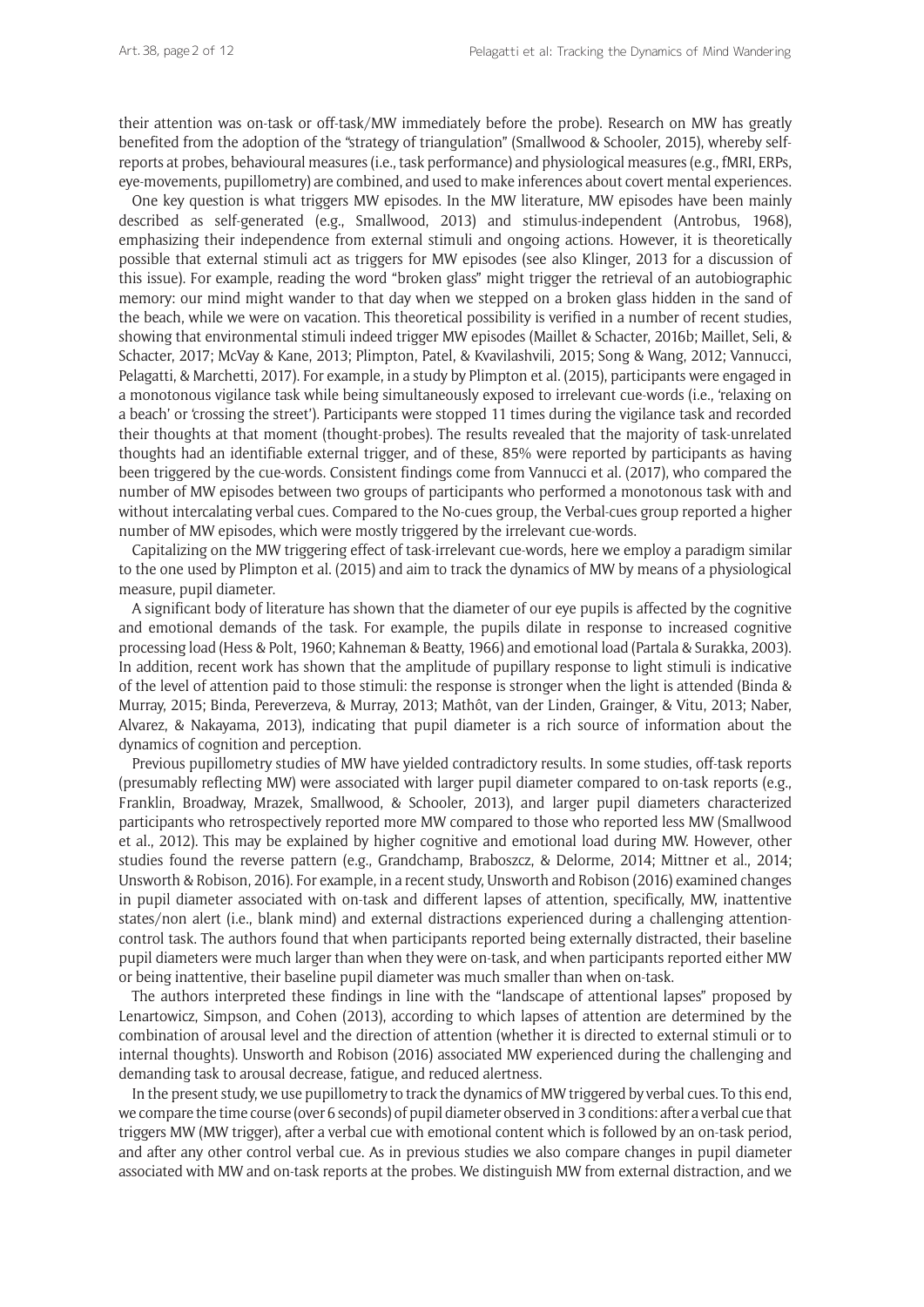further differentiate between intentional and spontaneous MW. Several studies have shown that MW and external distractions are partially distinct and that they can be differentiated at the behavioural (Stawarczyk, Majerus, Catale, & D'Argembeau, 2014; Unsworth & McMillan, 2014; Vannucci et al., 2017) and physiological level (e.g., Unsworth & Robison, 2016). A growing number of studies have also shown that spontaneous and deliberate forms of MW are dissociable cognitive experiences (see for a review, Seli et al., 2016).

In addition, our pupillometry approach allows for addressing a second question, whether MW affects one's ability to respond to sensory events. Multiple lines of evidence point to a reduction of sensory responses during MW. For example, Smallwood et al. (2011) showed reduced evoked response to task-relevant stimuli during MW periods. Similarly, Kam et al. (2011) found that sensory-evoked responses to task-irrelevant visual stimuli measured by ERPs were significantly attenuated during off-task compared to on-task states. Here we measure pupillary responses to weak light stimulation (the stimulus for the undemanding over-practiced task that forms the background of our MW paradigm) and ask whether these pupillary light responses are reduced during MW.

With these measures, we aim to strengthen the evidence that pupillometry provides quantitative and reliable information on the internal state of a participant. This, together with standard behavioural measures and other physiological techniques, contributes to defining the occurrence and time course of individual MW episodes and, therefore, ultimately to understanding the underlying processes.

## **2. Method**

#### **2.1. Participants**

Fifty undergraduate students from the University of Florence (41 females, age range 18–27, *M* = 20.84 years) volunteered to participate in the study. All participants were Italian native speakers, and they had normal or corrected-to-normal vision. The experimental protocol is consistent with the declaration of Helsinki and with the regulations of the University of Florence that hosted the study.

#### **2.2. Apparatus**

Subjects sat in front of a monitor screen, with their heads stabilized by chin rest. Viewing was binocular. Stimuli were generated with the PsychoPhysics Toolbox routines (45, 46) for MATLAB (MATLAB r2010a, The MathWorks) and presented on a LCD colour monitor (Asus MX239H,  $51 \times 28$  cm placed at 57 cm viewing distance) with a resolution of 1920  $\times$  1080 pixels and a refresh rate of 60 Hz, driven by a Macbook Pro Retina (OS X Yosemite, 10.10.5). All stimuli were shown in white  $(55 \text{ cd/m}^2)$  against a black background  $(0.05 \text{ cd/m}^2)$ . Two-dimensional eye position and pupil diameter were monitored binocularly with a CRS LiveTrack system (Cambridge Research Systems) at 30 Hz, using an infrared camera mounted below the screen. Pupil diameter measures were transformed from pixels to millimeters after calibrating the tracker with an artificial 4 mm pupil, positioned at the approximate location of the subjects' left eye. Gaze position data were linearized using a standard 9-point calibration, run prior to each session.

#### **2.3. Vigilance task**

Participants completed a modified version of the computer-based vigilance task developed by Schlagman and Kvavilashvili (2008) and used in previous studies (e.g., Plimpton, Patel & Kvavilashvili, 2015; Vannucci, Pelagatti, Hanczakowski, Mazzoni, & Rossi Paccani, 2015; Vannucci, Pelagatti, & Marchetti, 2017). The task consisted of 1120 trials, presented in a fixed order, each lasting 2 s. A white fixation point (0.2 deg diameter) was presented in the centre of the screen for each trial. In each trial, an image was shown depicting a pattern of white horizontal (non-target stimuli) or vertical lines (target stimuli) (4.1 × 0.2 deg) randomly distributed across the screen, against a black background (see **Figure 1**). Target stimuli appeared on 68 trials, and they were presented pseudo-randomly, every 9–31 trials; participants were asked to press the space bar whenever a target was detected. Moreover, a white verbal cue (e.g., "long hair", "exquisite dinner"; 0.88 deg height) was placed under the fixation spot, in 210 trials (see **Figure 1**). The verbal cues were selected from the Italian adaptation of a standardized pool of 800 word-phrases developed by Schlagman and Kvavilashvili (2008) and used in previous studies (for more details on the adaptation, see Vannucci et al., 2015). Equal numbers of neutral ( $n = 70$ ), positive ( $n = 70$ ), and negative ( $n = 70$ ) cues were presented during the task.

In order to collect participants' state (on-task, MW, or distracted in other ways), the vigilance task was stopped at 28 fixed points (separated by an average of 40 trials, *SD* = 7.50, corresponding to an average of 80 sec,  $SD = 15$  sec), and a thought-probe appeared on the screen. Each thought-probe included the same questions: (i) "What were you thinking about just immediately prior to the probe?", response options: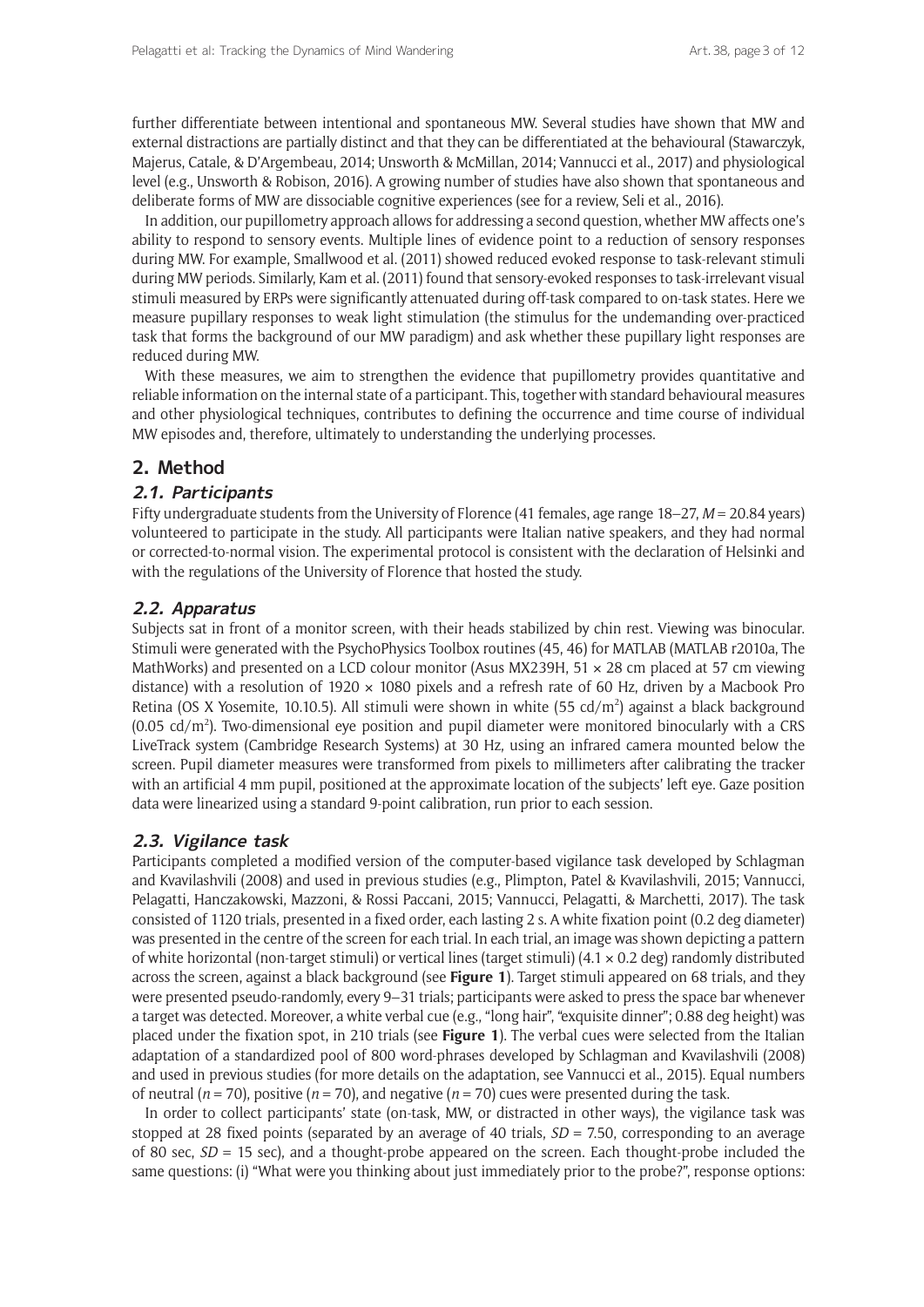

**Figure 1:** Experimental paradigm: vigilance task with task-irrelevant cue-words. A thought-probe method was used to collect self-reports about the subjects' focus of attention during the task. Participants were asked to focus on the central fixation point and press the spacebar whenever a target (vertical bars) was detected. At 28 fixed points, the task was stopped by a thought-probe, which included the following questions: (i) "What were you thinking about just immediately prior to the probe?"; if participants reported a thought they were asked to (ii) give orally a short description of their mental content, (iii) indicate if the thought occurred spontaneously, if they deliberately decided to think about it or if they were not sure about the answer, and (iv) whether the thought had been triggered by the environment, by their own thoughts, by a word on the screen (if so, to specify the word) or if there was no trigger (see Method section).

"I was focused on the task" (on-task, OT), "I was thinking about something" and "My mind was blank"; if participants reported a thought they were asked to (ii) give orally a short description of their mental content and (iii) indicate if the thought occurred spontaneously (i.e., simply popped into their mind), if they deliberately decided to think about it or if they were not sure about the answer, and (iv) whether the thought had been triggered by the environment, by their own thoughts, by a word on the screen (if so, to specify the word), or if there was no trigger.

Sessions started with 20 practice trials, and a 5-minutes break was allowed between the two halves of the task, for a total session duration of approximately 120 min. Please see appendix A for more details on the verbal instructions given to the participants.

## **2.4. Analysis**

Analyses were carried out on 42 out of 50 participants.<sup>1</sup> Before conducting the analyses, all reports given by participants to thought-probes were classified into distinct categories (as in Vannucci, Pelagatti, & Marchetti, 2017, and Unsworth & Robison, 2016; for a similar categorization, see also Stawarczyk et al., 2011, 2014). The categories were (i) on-task reports: when participants reported that their attention was fully focused on the task; (ii) external distractions reports: any thought whose content was about current sensory perceptions unrelated to the task, either exteroceptive perceptions (i.e., a noise outside the room) or interoceptive sensations (i.e., bodily sensations); (iii) task-related reports: any thought related to some task features or to the participant's overall performance (i.e., thoughts about the experiment's duration); (iv) MW reports: any thought whose content was unrelated to the task at hand and attention was decoupled from the current environment (v) blank mind reports: when participants reported that their attention was not focused on the task and they appeared not thinking about anything at all, their mind was a complete blank.

An off-line analysis examined the eye-tracking output to exclude time-points with unrealistic pupil-size recordings (values outside the 90<sup>th</sup> percentile of each 2s long trial) and then interpolated the remaining

<sup>1</sup> Five participants were excluded for noncompliance with task instructions; two participants were excluded for self-reported mental illness and one for technical failures in data recording.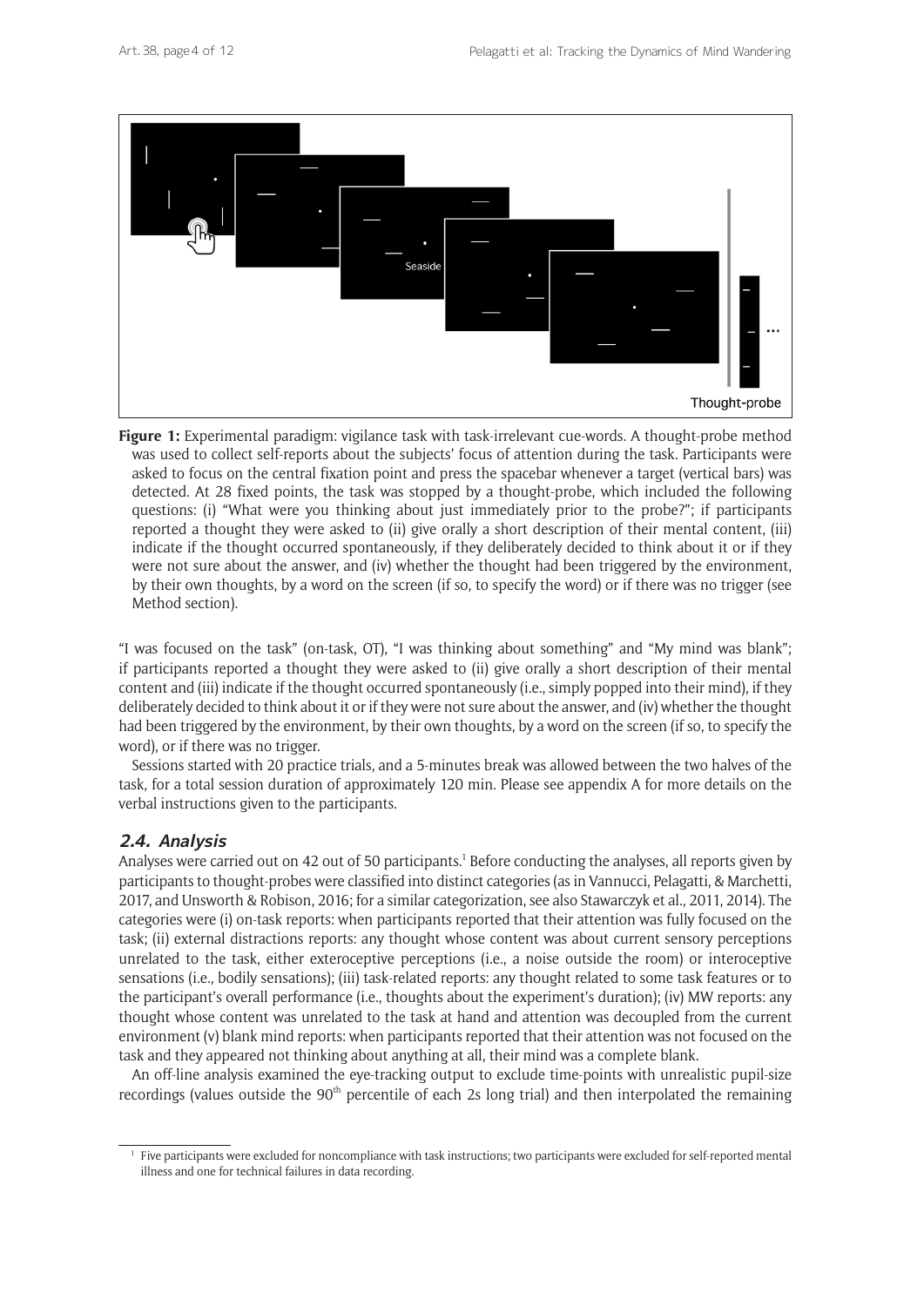time-points at 20 Hz. This procedure yielded smooth and consistent pupil traces, excluding only 4.45% of trials due to excessive signal loss (>60% of the time-points). Note, however, that this approach retains for analysis trials where a blink might have occurred.

In a first analysis, we compared the time course of pupil diameter observed in 3 conditions: after a verbal cue later reported by the participant as the trigger of a spontaneous MW episode (MW trigger), after a verbal cue with emotional content which was followed by on-task period, and after any other control verbal cue (i.e., all the cue-words that were neither MW triggers nor emotional cue-words followed or preceded by on-task periods). Trials were sorted based on their timing relative to a cue later identified as triggering or non-triggering a MW event (0, 1, 2 trials after the word). We used as "baseline" pupil diameter the average diameter at the reference event (trial "0" where the word was presented). We studied the time course of pupil diameter over trials after subtracting this baseline.

In a second analysis, we compared pupil diameter relative to a MW report versus an OT report or any other response (1, 2, 3 trials before the thought-probe that interrogated the participant on his/her thoughts). We used as "baseline" pupil diameter the average diameter at the reference event (the trial coded as "1", in **Figure 3**, is the trial immediately preceding the probe, i.e., the last trial before the probe).

In a third analysis, we evaluated the response to the light bars in trials immediately preceding a MW/OT report; in this case, the baseline pupil diameter in the first 250 ms of each individual trial was subtracted from the trace, allowing for evaluation of the amplitude of the light evoked pupillary constriction.

Statistical analyses utilized a linear-mixed model approach, motivated by the considerable sample size variability across subjects. In this approach, individual trials from all subjects are compared with a model comprising both the effect of experimental variables ("fixed effects") and the variability across participants ("random effects"). Random effects were coded by allowing subject-by-subject variations of the intercept of the model. In all cases, the dependent variable is "baseline corrected pupil diameter", which we obtained by averaging pupil diameter in a pre-specified temporal window of each trial (e.g., in the interval 500: 1000, when the pupil-constriction in response to the task-stimulus is expected to peak), and subtracting the average pupil diameter in a reference temporal window (e.g., in the first 250 ms of the trial); please refer to the results section for specific definitions of the temporal windows for averaging and baseline-subtractions. We used standard MATLAB functions provided with the Statistics and Machine Learning Toolbox (R2015b, The MathWorks). Specifically, the function "fitlme (data, model)" fit the linear-mixed model to the data, yielding an object "lme" with associated method "ANOVA" that returns *F* statistics with associated degrees of freedom, and *P* values for each of the fixed effect terms and "CoefTest" for post-hoc comparisons.

## **3. Results**

Performance on the vigilance task was near-perfect for all participants; out of 68 targets, there were 0.33 (*SD* = 0.69) misses and 0.79 (*SD* = 1.14) false alarms. Upon task interruption, participants gave a total of 309 of on-task (OT) reports (option "I was focused on the task") (*M* = 7.36, *SD* = 5.52, range 0–19) and 503 MW reports  $(M = 11.98, SD = 5.02$ , range 2-22). Out of the all MW, 402 were reported as spontaneous MW (*M* = 9.57, *SD* = 4.26, range 2–19) and 88 were reported as intentional MW episodes (*M* = 2.10, *SD* = 2.13, range 0–8). Given the low amount of intentional MW episodes, these reports were not further considered in our analyses and we focused only on spontaneous MW.

Of the 402 spontaneous MW episodes, 212 were reported by participants as triggered by a specific wordphrase cue shown on screen (*M* = 5.05, *SD* = 2.59, range 1–12). There was a mean of 8.97 trials, *SD* = 10.37  $(M = 17.94 \text{ sec.}, SD = 20.74 \text{ sec.})$ , between a MW trigger and the thought-probe where the report of MW triggered by that specific cue was given.

In the first analysis of pupillometry data, we analysed the time course of pupil diameter over two trials after the cue later identified as triggering or non-triggering a MW event. **Figure 2** shows the traces, aligned to the average pupil diameter during the word presentation. As expected, words (white text on black background) evoked a strong pupillary constriction: the light response, which recovered over several seconds. However, pupil diameter increased more when the cue-word triggered MW (MW trigger) compared to other cues with emotional content which were followed by on-task (non-trigger) periods, as well as compared to other "control" cue-words (i.e., all the cue-words that were neither MW triggers nor emotional cue-words followed or preceded by on-task periods).

For this analysis, we only considered those words that were followed by at least two trials with successful pupil recording. This yielded a 6-sec time course of pupil diameter, from which we subtracted the average pupil diameter during the first 2-sec interval (the first trial with the cue-word presentation). This left 194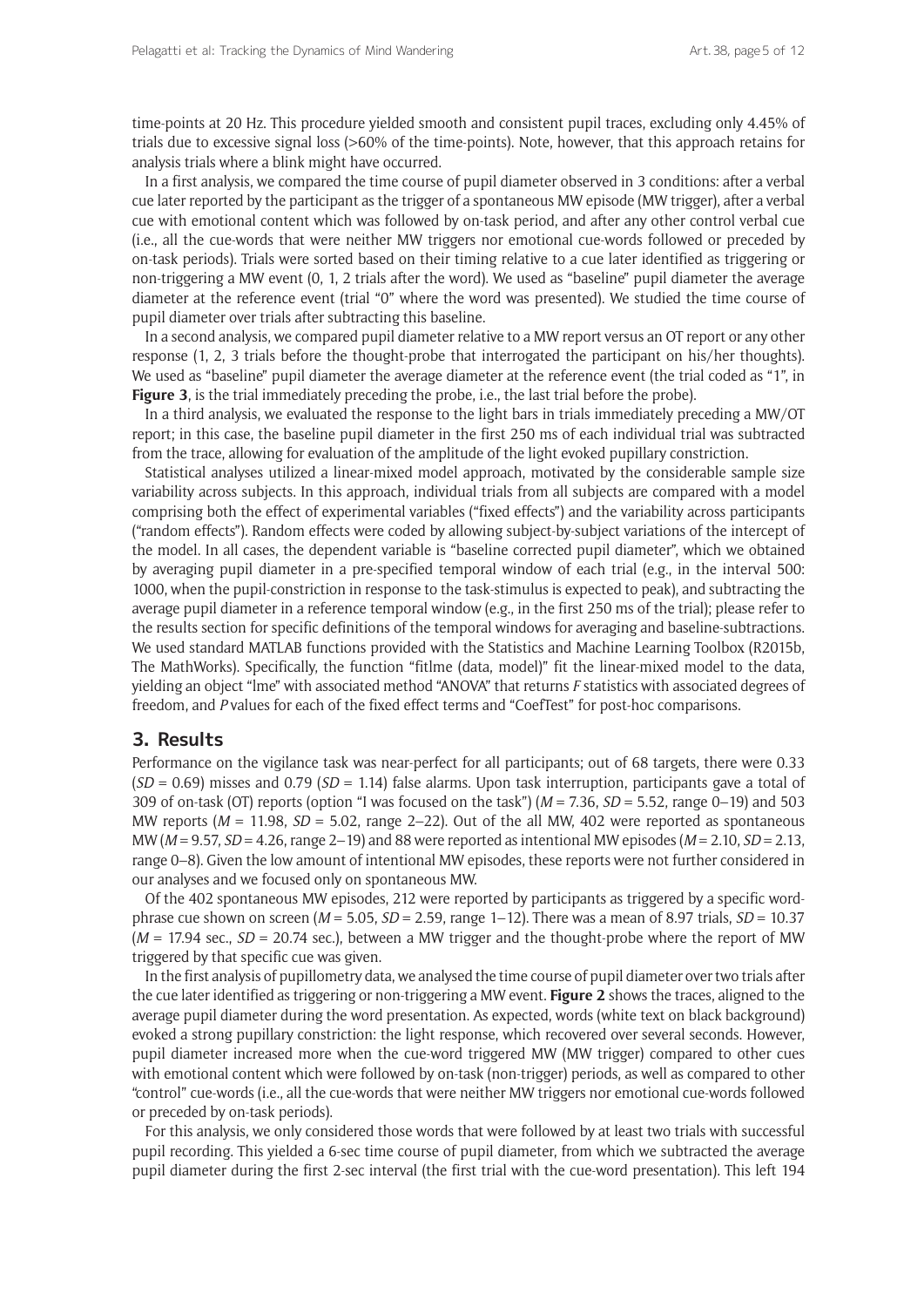

**Figure 2:** Pupil traces aligned to the average pupil diameter during the presentation of the cue-word. Thick lines give the average across all trials, thin lines show the s.e. and circles show the average values entered the LMM analysis (average over the second half of each trial).

MW triggers and 215 emotional words followed by an OT report (non-trigger), plus 7391 of "control" cuewords. For the statistical analysis of the traces, we summarized time courses by taking the average pupil diameter in the last second of each trial (the farthest from the reference).

These values were entered in a Linear-Mixed Model analysis, with two fixed-factors: type of cue-word (MW trigger, emotional followed by OT, other control words) and time from the cue (coded as number of trials), plus the random effect of subjects modelled as a variable intercept of the model. This revealed a significant interaction between the two fixed factors  $(F(2,23394) = 10.21610$ ,  $p = 0.00004$ ), which we further analysed with a series of post-hoc tests. These showed that cue-type had a significant effect over the two trials that followed the cue-word, where there was a significant difference between pupil diameter following MW triggers and emotional words followed by an OT report (first trial following the cue-word: F(1,407) = 4.12330,  $p = 0.04295$ ; second trial following the cue-word:  $F(1,407) = 8.51346$ ,  $p = 0.00372$ ); MW triggers were also significantly different from the other control cue-word (first trial after the cue-word: F(1,7583) = 12.66170,  $p = 0.00038$ ; second trial: F(1,7583) = 19.97163,  $p = 0.00001$ ), whereas in no case were emotional words followed by OT different from the other control cue-words (first trial:  $F(1.7604) = 1.93229$ ,  $p = 0.16455$ ; second trial:  $F(1,7604) = 2.23358$ ,  $p = 0.13508$ ). To obtain an indicator of the reliability of our analysis, we also re-ran this analysis twice, after splitting the trials in half (odd and even). In spite of the (factor of 2) reduction of sample size, the primary effect of an interaction between time and trial type remained strong and significant (odd trials: F(2,11691) = 4.04089, p = 0.01761; even trials: F(2,11697) = 7.05208, p = 0.00087).

This suggests that pupil diameter does change (increases) during MW, providing a reliable indicator of the increased mental load (cognitive and emotional processing) that is involved in MW – compared with a simple vigilance task.

These findings were confirmed with the second analysis, aligning traces to the thought-probe (i.e., question about the attentional state) and separating those where reports of MW, OT or other reports were given (**Figure 3**). Also in this case, there was a relative pupil dilation preceding the MW report, which significantly differentiated MW trials from both other categories – whereas OT and other responses were not different.

To show this statistically, we aligned traces to the average pupil diameter on the last trial before the thought-probe, then assessed pupil diameter on each trial as the mean pupil diameter in the first second of the trial (the farthest from the reference). We only considered thought-probes that were preceded by at least three trials with successful pupil recording and subtracted the average pupil diameter during the last trial from the resulting 6-sec time course. This left 188 MW reports and 144 OT reports, plus 236 of "other" reports. The Linear-Mixed model analysis revealed a significant interaction between the fixed-factors type of report (MW/OT/others) and time from the thought-probe, coded as number of trials from the report: 3, 2 or 1 trial from the thought-probe (F(2,1698) = 3.89778, p = 0.02047). At three trials preceding the thoughtprobe, pupil diameter leading to a MW or OT reports could be clearly differentiated (F(1,330) = 6.71401, p = 0.00999). This confirms that there is more pupil dilation leading up to a MW report than there is to an OT/other report. Note that this cannot be explained by a confounding effect of foregoing cue-words being unevenly distributed before MW and OT reports. We verified this by showing that cue-words were equally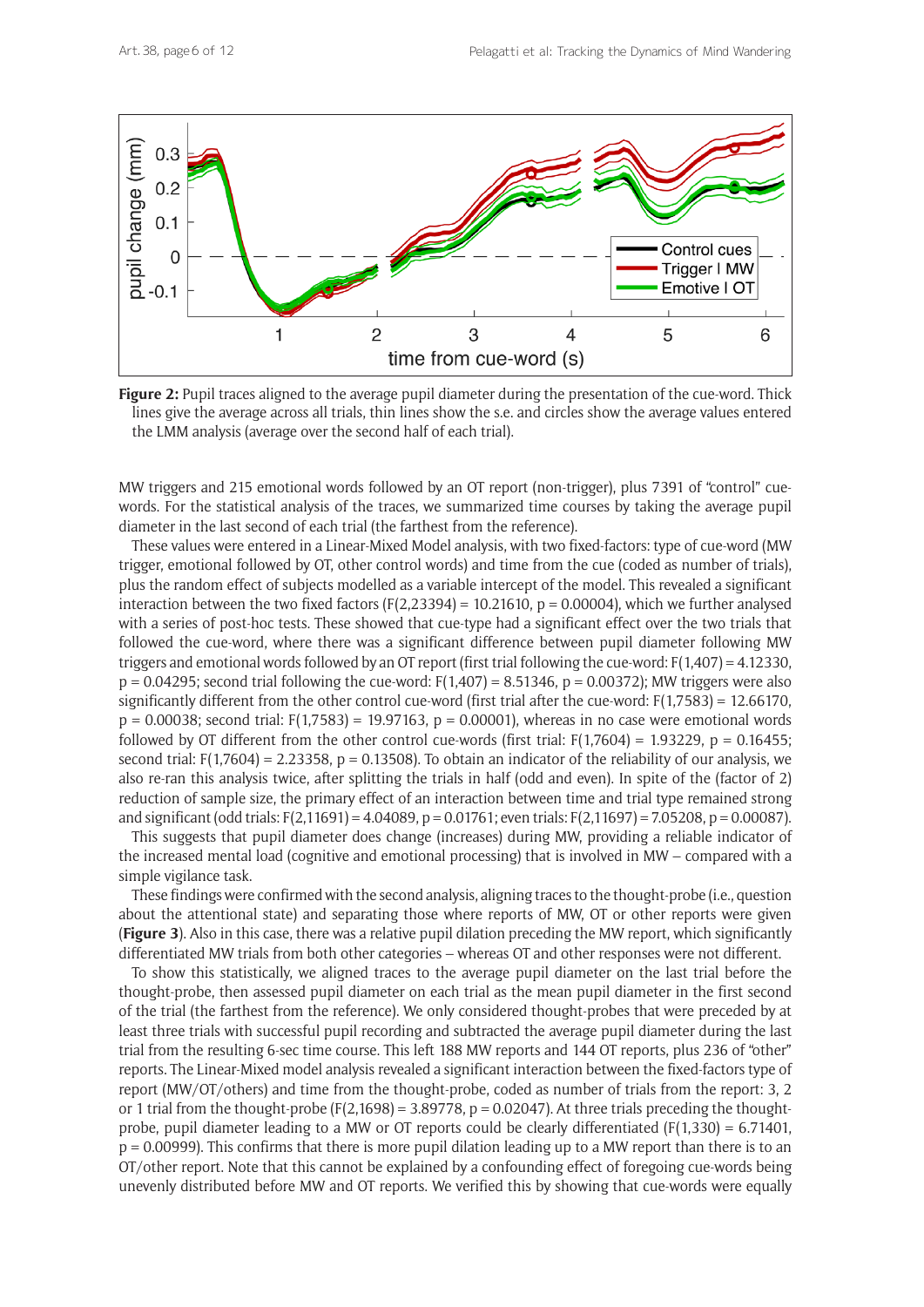likely to occur on the  $4<sup>th</sup>$  trial before a thought-probe (corresponding to times from  $-8$  to  $-6$  seconds in **Figure 3**) irrespectively of the subject report on the probe. The probability of a cue-word being shown on the  $4<sup>th</sup>$  trial before the thought-probe was: 75.37%  $+-$  2.83% (mean and standard errors across participants) for probes with a MW report,  $73.77\% + -4.36\%$  for probes with a OT report and  $75.05\% + -2.73\%$  for probes with other reports.

To address our second question, whether sensitivity to sensory stimuli is weakened during MW, we turned to a different parameter of the pupil response. Rather than looking at the raw pupil diameter, we analysed the pupil constriction evoked by the bar stimuli (subtracting from each trial the baseline pupil diameter in the first 250 ms and then computing the average constriction in the interval [500:1000 ms] into the trial, where the pupil response peaks). If MW implies reduced sensitivity or attention to sensory stimuli, the pupil constriction in response to the bar stimuli should be reduced during MW compared to OT period. However, we did not find evidence in support for this prediction. We analysed the light response in the last trial before a thought-probe in which a MW or an OT report had been collected (including only trials that were not preceded by a cue-word that would shift the baseline and mask the light response, see **Figure 2**) and we did not find a significant difference between the two (F(1,645) = 0.02219, p = 0.88163). **Figure 4** (leftmost panel) shows that light response had equal amplitude regardless of whether participants reported to be MW (372 usable traces) or OT (298 usable traces), suggesting that sensory and attentional processing of the



**Figure 3:** Pupil traces aligned to the average pupil diameter during the last trial before the thought-probe. Thick lines give the average across all trials, thin lines show the s.e. and circles show the average values entered the LMM analysis (average over the first half of each trial).



**Figure 4:** Pupil traces aligned to the average pupil diameter during the first 250 ms of each trial. Thick lines give the average across all trials, thin lines show the s.e. and circles show the average values entered the LMM analysis (average over the [.5:1]s interval). Left: trials with the horizontal bars that preceded a thought-probe at which MW or OT was reported. Right: trials with the frequent horizontal bars vs. the infrequent vertical bars that participants had to detect for their vigilance task.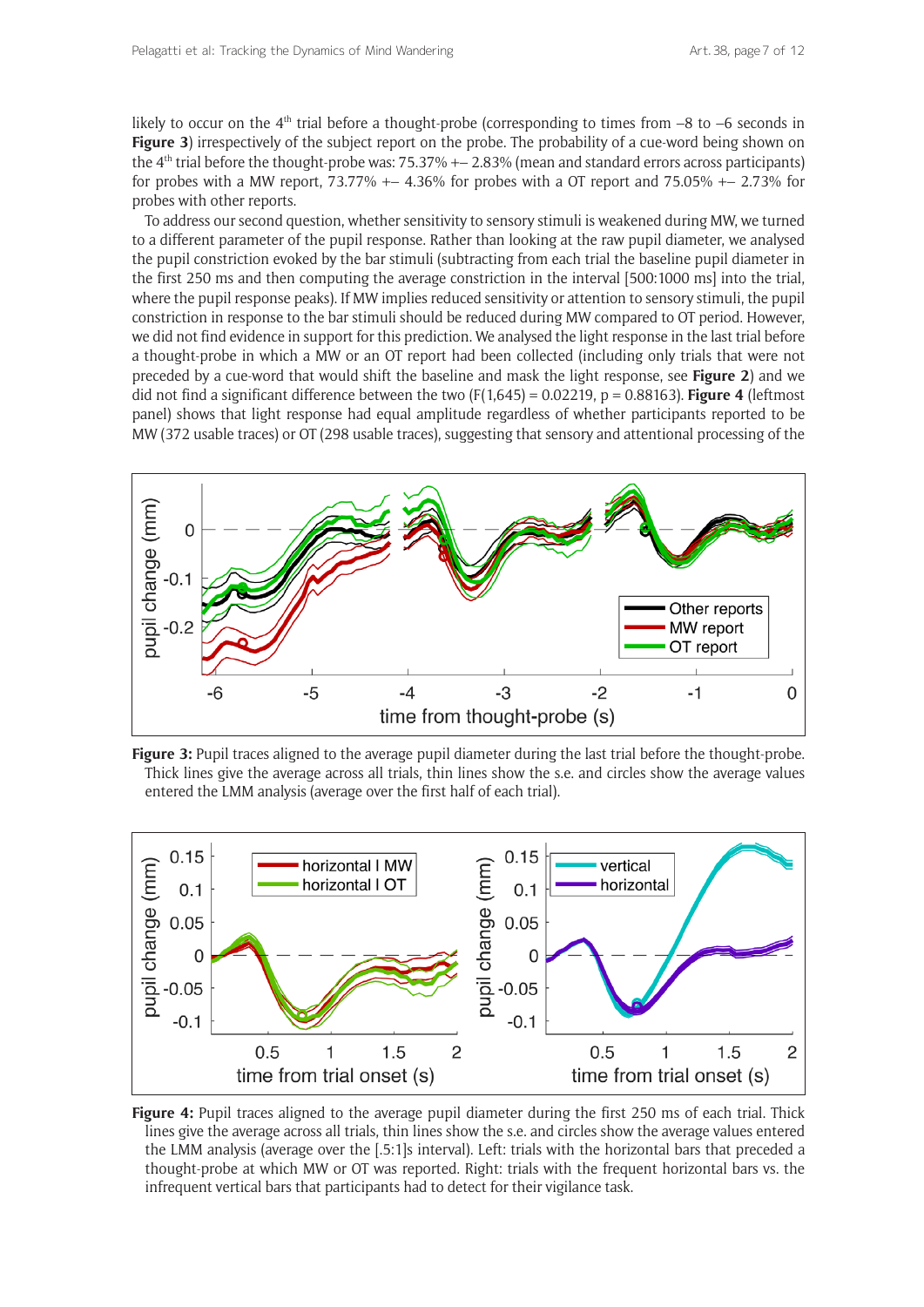simple stimuli used in the vigilance task is unaffected. We support this conclusion with a Bayesian analysis: computing a two-sample t-test between trials in the MW and OT conditions (t(644) = –0.08 p = 0.940), for which the Bayes Factor (BF)<sup>2</sup> is 0.089. Conventionally, BF  $>$  3 is strong evidence in favour of the experimental hypothesis (that the two samples are different) and  $BF < 1/3$  is strong evidence in favour of the null hypothesis (that the two samples are not different). Thus, a BF of 0.089 strongly supports the conclusion that the pupil constriction response to the bar stimuli does not differ between the MW and OT trials.

We also analysed pupil constriction during the [500:1000 ms] interval associated with the two types of task-relevant trials: the frequent non-targets (horizontal bars) and the infrequent targets (vertical bars, see **Figure 4** rightmost panel). This was because we expected these to be associated to marked differences in attentional processing: the infrequent targets being more attended than non-targets for both bottom-up factors (being infrequent) and top-down factors (being the stimuli that subjects had to signal by bar press). Thus, based on prior research that attended stimuli evoke a stronger pupil response (Binda & Murray, 2015), one might expect a stronger pupil constriction in response to the infrequent target trials. However, we did not find significant differences in the pupil response associated with the infrequent vertical bars (2735 usable traces) versus the frequent horizontal bars (only the last trial before a "target" included in this figure, amounting to 2520 usable traces; in both cases trials were never preceded by a cue-word; F(1,5059)  $= 0.00177$ , p  $= 0.96642$ ). Also in this case, the Bayesian analysis supported the conclusion that there is no difference between the two samples of trials (two-sample t-test:  $t(5021) = 0.77$  p = 0.442; BF = 0.043, clearly smaller than 1/3 and implying strong evidence in support of the null hypothesis).

## **4. Discussion**

Multiple recent studies have investigated the contribution of the external environment to MW, consistently showing that MW might be triggered by external stimuli (Maillet et al., 2017; Maillet & Schacter, 2016b; McVay & Kane, 2013; Plimpton et al., 2015; Song & Wang, 2012; Vannucci et al., 2017). In the present study we capitalize on these findings and extend them further, by combining self-report measures with pupillometry. Our experimental paradigm is the same as in recent MW studies (Plimpton et al., 2015; Vannucci et al., 2017) and closely resembles the approach of several recent studies on spontaneous cognition (e.g., Barzykowski & Niedzwienska, 2016; Barzykowski & Staugaard, 2015; Cole & Berntsen, 2015; Cole, Staugaard, & Berntsen, 2016; Mazzoni, Vannucci, & Batool, 2014; Schlagman & Kvavilashvili, 2008; Kvavilashvili & Schlagman, 2011; Vannucci et al., 2015; Vannucci, Batool, Pelagatti, & Mazzoni, 2014; Vannucci, Pelagatti, Chiorri, & Mazzoni, 2016). Specifically, we asked participants to perform an undemanding vigilance task with task-irrelevant cue-words, that might act as trigger for MW. During the task, participants were presented with thoughtprobes and asked regarding the contents of their experience and the trigger of their thoughts, if any.

Tracking pupil size over periods of 6 seconds after a trigger and a non-trigger (i.e., a cue-word associated with an OT period; any other control cue-words) allowed us to monitor the dynamics of MW, tracking its unfolding over time.

We found a significantly larger pupil dilation following cue-words reported by participants as the trigger of MW compared to non-trigger words (which could have similar emotional content), and the pupil dilation appears to increase over time. This result suggests that a change in pupil diameter follows the onset of MW and it accompanies its unfolding and maintenance over time. We obtained the same pattern, comparing the pupil size recorded before the MW and OT probes.

Considering previous findings on the association between baseline pupil diameter and cognitive and emotional load (Hess & Polt, 1960; Kahneman & Beatty, 1966), the larger pupil diameter recorded after the onset of MW episodes can be explained in terms of the increased cognitive and emotional processing associated with MW, compared to the vigilance task (see for similar results, Franklin et al., 2013; Smallwood et al., 2012). In line with this interpretation, the contents of the MW episodes revealed the complexity of these thoughts, since most consisted of personal projections into the personal past (i.e., autobiographical memories referring to specific events) and the future (e.g., future planning, upcoming personal events), including emotional states and responses, rather than simple images or generic considerations.

In addition, we studied the pupil constriction evoked by the simple visual stimuli (bars) employed in the vigilance task, to test the hypothesis that the pupil response to sensory stimuli is reduced during

<sup>2</sup> The Bayes Factor represents the likelihood ratio of the data given the null hypothesis and given the experimental hypothesis; values smaller than 1 indicate that the data are more likely given the null hypothesis than given the experimental one; values larger than 1 indicate that the data are more likely under the experimental hypothesis than under the null one. Conventionally, a threshold likelihood ratio of 3:1 (i.e. 3 or 0.333) is chosen to indicate significant evidence in support of either hypothesis.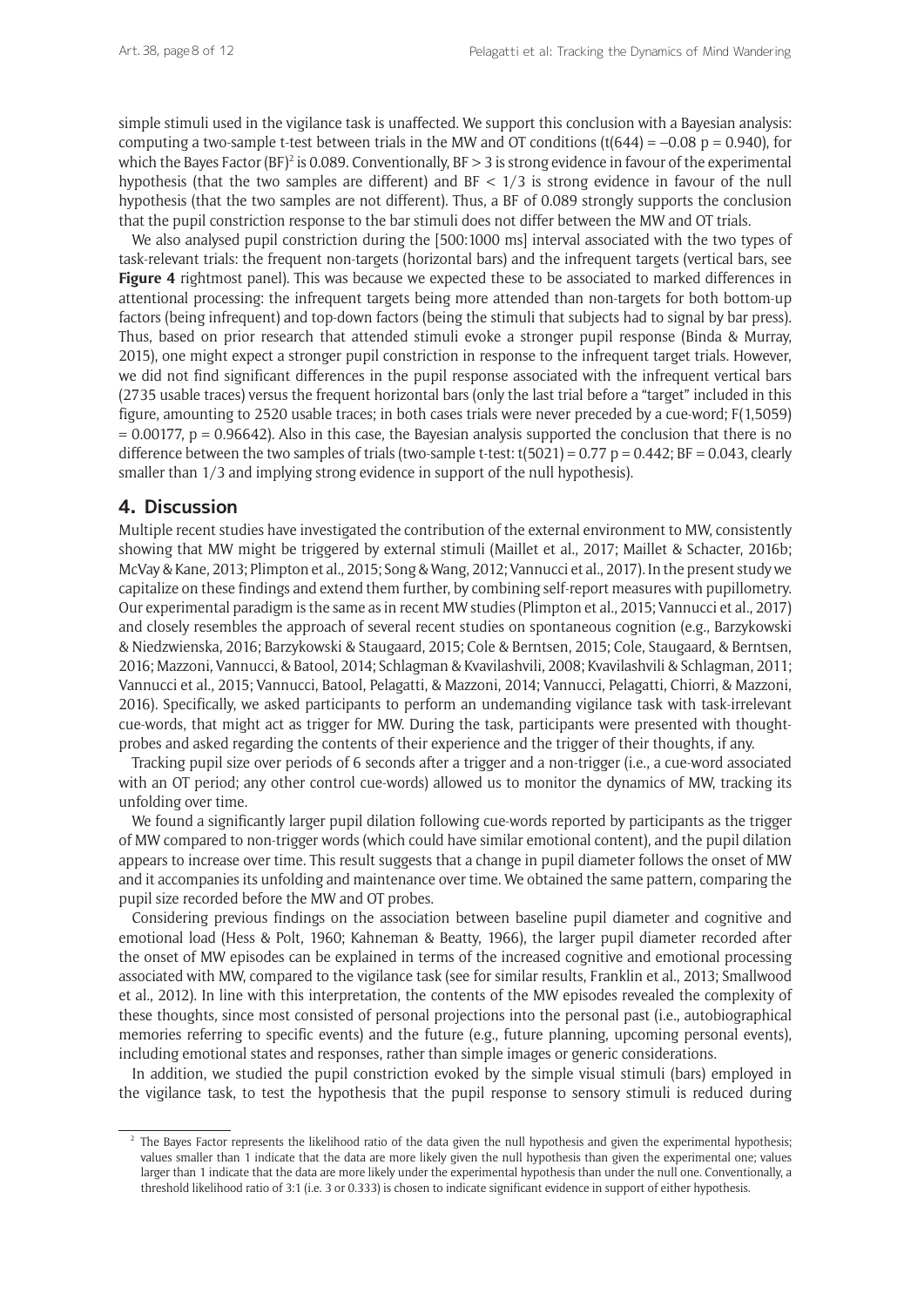MW periods. According to the perceptual decoupling hypothesis (Schooler et al., 2011), the processing of sensory input should be decreased when the mind wanders toward internal information and this perceptual decoupling would contribute to maintaining MW, by insulating the internal train of thought from the distracting influence of external information. However, in the present study, we did not find any significant differences between light responses to stimuli (bars) presented during MW and OT periods. Methodological differences between our study and previous studies finding an impairment of sensory processing during MW (e.g., Smallwood et al., 2011) might be responsible for this discrepancy. We recorded and analysed pupil responses to very simple visual stimuli, namely luminance bars, whereas Smallwood et al. (2011) employed more complex and meaningful visual stimuli – numbers. Profound differences exist in the effects of divided attention on simple visual features and complex stimuli, especially linguistic stimuli; only the former typically suffers no costs of divided attention, consistent with the hypothesis of unlimited-capacity parallel processing of multiple simple stimuli (Busey & Palmer, 2008; Palmer, 1994; White, Runeson, Palmer, Ernst, & Boynton, 2017). Consistent with these results, our findings suggest that the interference between different sources of information (i.e., external stimuli versus internally generated information, leading to the reduced sensory processing during MW), might selectively occur for perceptually and semantically complex stimuli. However, we must also consider the possibility that the attention modulation of pupil responses during MW is too weak to be detected in our set-up. Future studies are required to compare attentional modulations in MW and during more standard attentional modulations – for example, future studies might compare the effect of MW with the effect of cueing attention away from a sensory stimulus, which is known to reduce stimulus-evoked constriction (Binda & Murray, 2015).

Future studies are also needed to investigate whether and how the level of meta-awareness of MW might affect changes in baseline pupil diameter. Previous studies on MW have shown that individuals routinely fail (at least temporarily) to notice that their minds have wandered, as they are only intermittently aware of their internal state (see for a review, Schooler et al., 2011). This pattern has been revealed when participants were prompted by the experimenter to report the contents of their minds (probe-caught method) and asked how aware they were of where their attention was focused immediately prior to the probe. In response to this direct query, participants reported varying levels of meta-awareness, sometimes being fully aware that their mind had wandered, whereas at other times reporting their mind having wandered without being aware of it until the probe was presented. Interestingly, when participants classify their MW episodes as unaware, their performance (Smallwood, McSpadden, & Schooler, 2008) and neurocognitive activity (Christoff et al., 2009) systematically differ from when they report having been already aware that they were mind wandering. In the present study, we did not assess meta-awareness, and we could not distinguish between aware and unaware spontaneous MW episodes. However, in light of previous findings, one might argue that unaware MW, being more profound and disruptive to concurrent task performance, might be associated with a higher baseline pupil diameter compared to aware MW.

Finally, in the present study we investigated the experience of MW in a sample of young adults. Future studies are also needed to extend our investigation to other populations of special interest for research on MW, such as elderly people. Studies on aging have shown a reduction in MW in healthy older adults compared to young adults, and an age-related increase in reliance on the environment (see for a discussion, Maillet & Schacter, 2016a). Maillet and Schacter (2016b) found that, during an incidental-encoding task, older adults reported a reduction in proportion of thoughts cued by internal stimuli, but an increase in proportion of thoughts cued by external stimuli, compared to young adults. Combining our behavioural paradigm with pupillometry might advance our understanding of the neurophenomenology of the subjective experience of spontaneous MW in elderly and help clarifying the mechanisms underlying agingrelated changes.

## **Data Accessibility Statement**

Data and analyses scripts are available at [osf.io/ywzec.](http://osf.io/ywzec)

## **Additional File**

The additional file for this article can be found as follows:

• **Appendix A.** Vigilance Task instructions. DOI: <https://doi.org/10.5334/joc.41.s1>

## **Competing Interests**

The authors have no competing interests to declare.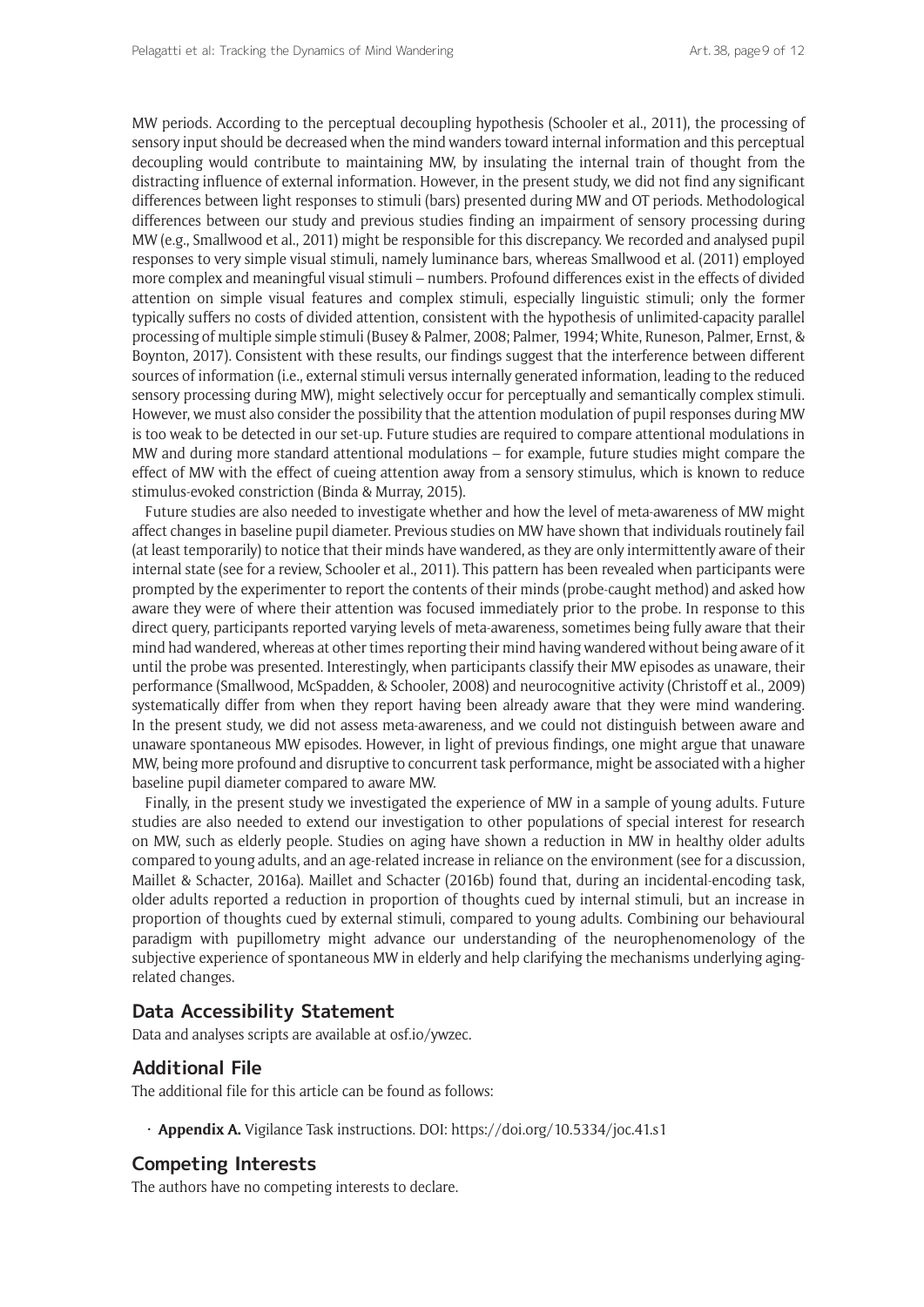## **References**

- **Antrobus, J. S.** (1968). Information theory and stimulus-independent thought. *British Journal of Psychology, 59*(4), 423–430. DOI:<https://doi.org/10.1111/j.2044-8295.1968.tb01157.x>
- **Barzykowski, K.,** & **Niedźwieńska, A.** (2016). The effects of instruction on the frequency and characteristics of involuntary autobiographical memories. *PLoS ONE, 11*(6), e0157121. DOI: [https://doi.org/10.1371/](https://doi.org/10.1371/journal.pone.0157121) [journal.pone.0157121](https://doi.org/10.1371/journal.pone.0157121)
- **Barzykowski, K.,** & **Staugaard, S. R.** (2015). Does retrieval intentionality really matter? Similarities and differences between involuntary memories and directly and generatively retrieved voluntary memories. *British Journal of Psychology, 107*(3), 519–536. DOI: <https://doi.org/10.1111/bjop.12160>
- **Binda, P.,** & **Murray, S. O.** (2015). Spatial attention increases the pupillary response to light changes. *Journal of Vision, 15*(2), 1–13. DOI: <https://doi.org/10.1167/15.2.1>
- **Binda, P., Pereverzeva, M.,** & **Murray, S. O.** (2013). Attention to bright surfaces enhances the pupillary light reflex. *Journal of Neuroscience, 33*(5), 2199–2204. DOI: [https://doi.org/10.1523/](https://doi.org/10.1523/JNEUROSCI.3440-12.2013) [JNEUROSCI.3440-12.2013](https://doi.org/10.1523/JNEUROSCI.3440-12.2013)
- **Busey, T.,** & **Palmer, J.** (2008). Set-size effects for identification versus localization depend on the visual search task. *Journal of Experimental Psychology: Human Perception and Performance, 34*(4)*,* 790–810. DOI:<https://doi.org/10.1037/0096-1523.34.4.790>
- **Christoff, K., Gordon, A. M., Smallwood, J., Smith, R.,** & **Schooler, J. W.** (2009). Experience sampling during fMRI reveals default network and executive system contributions to mind wandering. *Proceedings of the National Academy of Sciences of the United States of America, 106*(21)*,* 8719–8724. DOI: <https://doi.org/10.1073/pnas.0900234106>
- **Cole, S. N.,** & **Berntsen, D.** (2015). Do future thoughts reflect personal goals? Current concerns and mental time travel into the past and future. *Quarterly Journal of Experimental Psychology, 69*(2), 273–284. DOI: <https://doi.org/10.1080/17470218.2015.1044542>
- **Cole, S. N., Staugaard, S. R.,** & **Berntsen, D.** (2016). Inducing involuntary and voluntary mental time travel using a laboratory paradigm. *Memory and Cognition, 44*(3), 376–389. DOI: [https://doi.org/10.3758/](https://doi.org/10.3758/s13421-015-0564-9) [s13421-015-0564-9](https://doi.org/10.3758/s13421-015-0564-9)
- **Franklin, M. S., Broadway, J. M., Mrazek, M. D., Smallwood, J.,** & **Schooler, J. W.** (2013). Window to the wandering mind: Pupillometry of spontaneous thought while reading. *The Quarterly Journal of Experimental Psychology, 66*(12), 2289–2294. DOI:<https://doi.org/10.1080/17470218.2013.858170>
- **Grandchamp, R., Braboszcz, C.,** & **Delorme, A.** (2014). Oculometric variations during mind wandering. *Frontiers in Psychology, 5*, 31. DOI: <https://doi.org/10.3389/fpsyg.2014.00031>
- **Hess, E. H.,** & **Polt, J. M.** (1960). Pupil size as related to interest value of visual stimuli. *Science, 132*(3423), 349–350. DOI:<https://doi.org/10.1126/science.132.3423.349>
- **Kahneman, D.,** & **Beatty, J.** (1966). Pupil diameter and load on memory. *Science, 154*(3756), 1583–1585. DOI:<https://doi.org/10.1126/science.154.3756.1583>
- **Kam, J. W., Dao, E., Farley, J., Fitzpatrick, K., Smallwood, J., Schooler, J. W.,** & **Handy, T. C.** (2011). Slow fluctuations in attentional control of sensory cortex. *Journal of Cognitive Neuroscience, 23*(2), 460–470. DOI:<https://doi.org/10.1162/jocn.2010.21443>
- **Klinger, E.** (2013). Goal commitments and the content of thoughts and dreams: Basic principles. *Frontiers in Psychology, 4*, 415. DOI:<https://doi.org/10.3389/fpsyg.2013.00415>
- **Kvavilashvili, L.,** & **Schlagman, S.** (2011). Involuntary autobiographical memories in dysphoric mood: A laboratory study. *Memory, 19*(4), 331–345. DOI: <https://doi.org/10.1080/09658211.2011.568495>
- **Lenartowicz, A., Simpson, G. V.,** & **Cohen, M. S.** (2013). Perspective: Causes and functional significance of temporal variations in attention control. *Frontiers in Human Neuroscience, 7*, 381. DOI: [https://doi.](https://doi.org/10.3389/fnhum.2013.00381) [org/10.3389/fnhum.2013.00381](https://doi.org/10.3389/fnhum.2013.00381)
- **Maillet, D.,** & **Schacter, D. L.** (2016a). From mind wandering to involuntary retrieval: Age-related differences in spontaneous cognitive processes. *Neuropsychologia, 80*, 142–156. DOI: [https://doi.org/10.1016/j.](https://doi.org/10.1016/j.neuropsychologia.2015.11.017) [neuropsychologia.2015.11.017](https://doi.org/10.1016/j.neuropsychologia.2015.11.017)
- **Maillet, D.,** & **Schacter, D. L.** (2016b). When the mind wanders: Distinguishing stimulus-dependent from stimulus-independent thoughts during incidental encoding in young and older adults. *Psychology and Aging, 31*(4), 370–379. DOI: <https://doi.org/10.1037/pag0000099>
- **Maillet, D., Seli, P.,** & **Schacter, D.** (2017). Mind-wandering and task stimuli: Stimulus-dependent thoughts influence performance on memory tasks and are more often past versus future-oriented. *Consciousness & Cognition, 52*, 55–67. DOI:<https://doi.org/10.1016/j.concog.2017.04.014>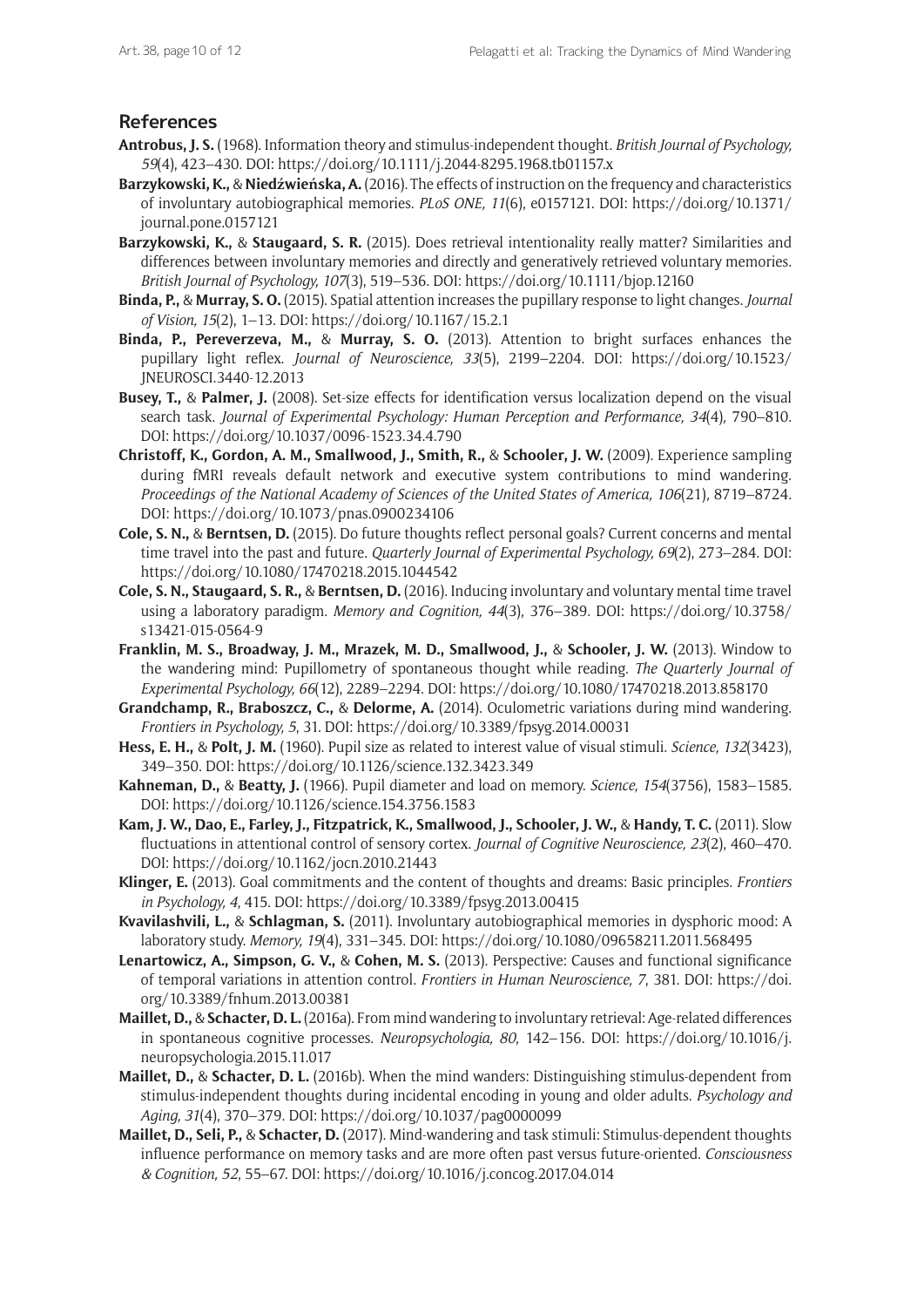- **Mathôt, S., van der Linden, L., Grainger, J.,** & **Vitu, F.** (2013). The pupillary light response reveals the focus of covert visual attention. *PLoS ONE, 8*(10), e78168. DOI:<https://doi.org/10.1371/journal.pone.0078168>
- **Mazzoni, G., Vannucci, M.,** & **Batool, I.** (2014). Manipulating cues in involuntary autobiographical memory: Verbal cues are more effective than pictorial cues. *Memory and Cognition, 42*(7), 1076–1085. DOI: <https://doi.org/10.3758/s13421-014-0420-3>
- **McVay, J. C.,** & **Kane, M. J.** (2013). Dispatching the wandering mind? Toward a laboratory method for cuing "spontaneous" off-task thought. *Frontiers in Psychology, 4*, 570. DOI: [https://doi.org/10.3389/](https://doi.org/10.3389/fpsyg.2013.00570) [fpsyg.2013.00570](https://doi.org/10.3389/fpsyg.2013.00570)
- **Mittner, M., Boekel, W., Tucker, A. M., Turner, B. M., Heathcote, A.,** & **Forstmann, B. U.** (2014). When the brain takes a break: A model-based analysis of mind wandering. *Journal of Neuroscience, 34*(49), 16286–16295. DOI: <https://doi.org/10.1523/JNEUROSCI.2062-14.2014>
- **Naber, M., Alvarez, G. A.,** & **Nakayama, K.** (2013). Tracking the allocation of attention using human pupillary oscillations. *Frontiers in Psychology, 4*, 919. DOI: <https://doi.org/10.3389/fpsyg.2013.00919>
- Palmer, J. (1994). Set-size effects in visual search: The effect of attention is independent of the stimulus for simple tasks. *Vision Research*, *34*(13), 1703–1721. DOI: [https://doi.org/10.1016/0042-](https://doi.org/10.1016/0042-6989(94)90128-7) [6989\(94\)90128-7](https://doi.org/10.1016/0042-6989(94)90128-7)
- **Partala, T.,** & **Surakka, V.** (2003). Pupil size variation as an indication of affective processing. *International Journal of Human-Computer Studies*, *59*, 185–198. DOI: [https://doi.org/10.1016/S1071-](https://doi.org/10.1016/S1071-5819(03)00017-X) [5819\(03\)00017-X](https://doi.org/10.1016/S1071-5819(03)00017-X)
- **Plimpton, B., Patel, P.,** & **Kvavilashvili, L.** (2015). Role of triggers and dysphoria in mind-wandering about past, present and future: A laboratory study. *Consciousness and Cognition, 33*, 261–276. DOI: [https://doi.](https://doi.org/10.1016/j.concog.2015.01.014) [org/10.1016/j.concog.2015.01.014](https://doi.org/10.1016/j.concog.2015.01.014)
- **Risko, E. F., Anderson, N., Sarwal, A., Engelhardt, M.,** & **Kingstone, A.** (2012). Everyday attention: Variation in mind wandering and memory in a lecture. *Applied Cognitive Psychology, 26*, 234–242. DOI: <https://doi.org/10.1002/acp.1814>
- **Schlagman, S.,** & **Kvavilashvili, L.** (2008). Involuntary autobiographical memories in and outside the laboratory: How different are they from voluntary autobiographical memories? *Memory and Cognition, 36*(5), 920–932. DOI: <https://doi.org/10.3758/MC.36.5.920>
- **Schooler, J. W., Smallwood, J., Christoff, K., Handy, T. C., Reichle, E. D.,** & **Sayette, M. A.** (2011). Metaawareness, perceptual decoupling and the wandering mind. *Trends in Cognitive Sciences, 15*(7), 319–326. DOI: <https://doi.org/10.1016/j.tics.2011.05.006>
- **Seli, P., Risko, E. F., Smilek, D.,** & **Schacter, D. L.** (2016). Mind-wandering with and without intention. *Trends in Cognitive Science, 20*(8), 605–617. DOI:<https://doi.org/10.1016/j.tics.2016.05.010>
- **Smallwood, J.** (2013). Distinguishing how from why the mind wanders: A process-occurrence framework for self-generated mental activity. *Psychological Bulletin, 139*(3), 519–535. DOI: [https://doi.org/10.1037/](https://doi.org/10.1037/a0030010) [a0030010](https://doi.org/10.1037/a0030010)
- **Smallwood, J., Brown, K. S., Baird, B., Mrazek, M. D., Franklin, M. S.,** & **Schooler, J. W.** (2012). Insulation for daydreams: A role for tonic norepinephrine in the facilitation of internally guided thought. *PLoS ONE, 7*, e33706. DOI:<https://doi.org/10.1371/journal.pone.0033706>
- **Smallwood, J., Brown, K. S., Tipper, C., Giesbrecht, B., Franklin, M. S., Mrazek, M. D., Carlson, J. M.,**  & **Schooler, J. W.** (2011). Pupillometric evidence for the decoupling of attention from perceptual input during offline thought. *PLoS ONE, 6*(3), e18298. DOI:<https://doi.org/10.1371/journal.pone.0018298>
- **Smallwood, J., McSpadden, M.,** & **Schooler, J. W.** (2008). When attention matters: The curious incident of the wandering mind. *Memory and Cognition, 36*(6), 1144–1150. DOI: [https://doi.org/10.3758/](https://doi.org/10.3758/MC.36.6.1144) [MC.36.6.1144](https://doi.org/10.3758/MC.36.6.1144)
- **Smallwood, J., Mrazek, M. D.,** & **Schooler, J. W.** (2011). Medicine for the wandering mind: Mind wandering in medical practice. *Medical Education, 45*(11), 1072–1080. DOI: [https://doi.org/10.1111/j.1365-](https://doi.org/10.1111/j.1365-2923.2011.04074.x) [2923.2011.04074.x](https://doi.org/10.1111/j.1365-2923.2011.04074.x)
- **Smallwood, J., O'Connor, R. C., Sudbery, M. V.,** & **Obonsawin, M.** (2007). Mind-wandering and dysphoria. *Cognition and Emotion, 21*(4), 816–842. DOI:<https://doi.org/10.1080/02699930600911531>
- **Smallwood, J.,** & **Schooler, J. W.** (2015). The science of mind wandering: Empirically navigating the stream of consciousness. *Annual Review of Psychology, 66*, 487–518. DOI: [https://doi.org/10.1146/annurev](https://doi.org/10.1146/annurev-psych-010814-015331)[psych-010814-015331](https://doi.org/10.1146/annurev-psych-010814-015331)
- **Song, X.,** & **Wang, X.** (2012). Mind wandering in Chinese daily lives An experience sampling study. *PLoS ONE, 7*(9), e44423. DOI: <https://doi.org/10.1371/journal.pone.0044423>